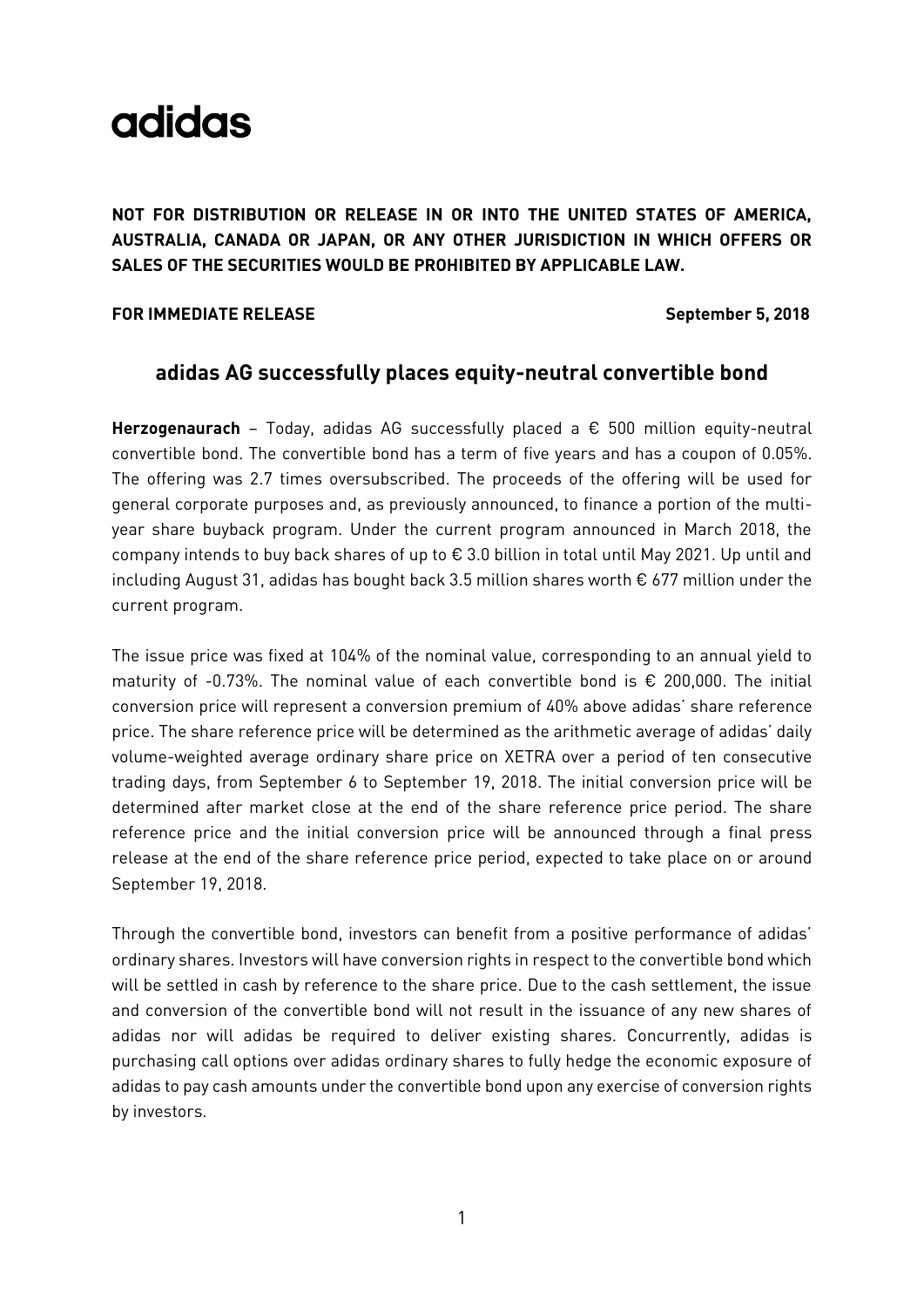The convertible bond was offered through an accelerated book building process. Settlement and closing are expected on September 12, 2018. adidas intends to apply for the convertible bond to be included in the Open Market (Freiverkehr) segment of the Frankfurt Stock Exchange.

Citigroup Global Markets Limited is acting as Sole Global Coordinator, and, together with HSBC, Deutsche Bank AG, BofAMerrill Lynch and Unicredit AG, as Joint Bookrunners for the offering.

It is anticipated that adidas' counterparties to the call options will hedge their positions through the purchase or sale of adidas shares, or any other transactions.

\*\*\*

#### **Contacts:**

**Media Relations Investor Relations** Jan Runau Chief Corporate Communication Officer Tel.: +49 (0) 9132 84-3830

Katja Schreiber **Adrian Rott** Adrian Rott Vice President Corporate Communication Tel.: +49 (0) 9132 84-3810

Claudia Lange Senior Director Media Relations Tel.: +49 (0) 9132 84-2338

Sebastian Steffen Vice President Investor Relations Tel.: +49 (0) 9132 84-4401

Director Investor Relations Tel.: +49 (0) 9132 84-74843

Please visit our corporate website: [www.adidas-Group.com](http://www.adidas-group.com/)

This announcement is for information purposes only and does not constitute, contain or form part of, and should not be construed as, an offer or an invitation to sell, or issue or the solicitation of any offer to buy or subscribe for, any securities. In connection with this transaction there has not been, nor will there be, any public offering of the Bonds. No prospectus will be prepared in connection with the offering of the Bonds. The Bonds may not be offered to the public in any jurisdiction under circumstances which would require the issuer of the Bonds to prepare or register any prospectus or offering document relating to the Bonds in such jurisdiction.

The distribution of this announcement and the offer and sale of the Bonds in certain jurisdictions may be restricted by law. Any persons reading this announcement should inform themselves of and observe any such restrictions.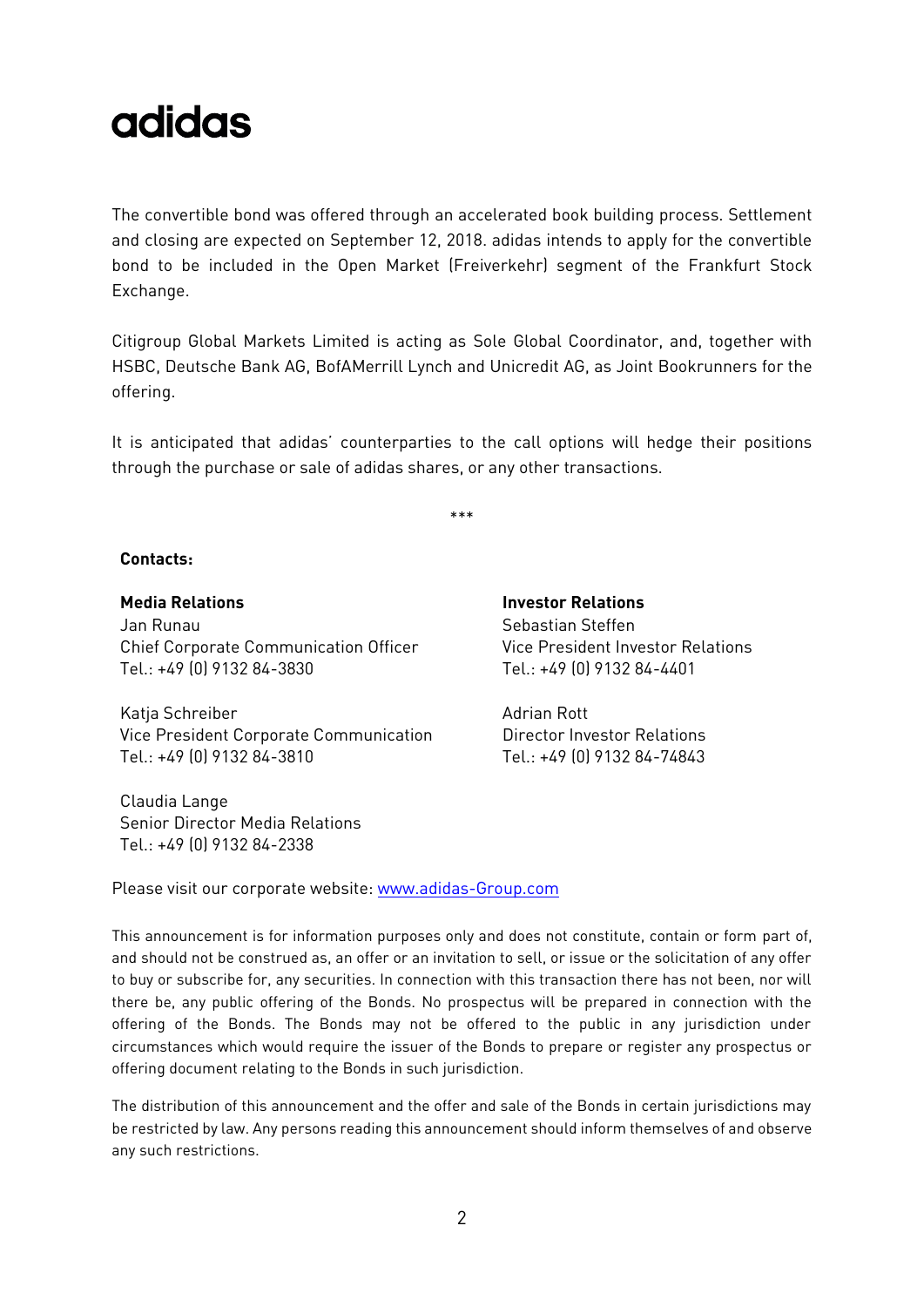This announcement does not constitute an offer to sell or a solicitation of an offer to purchase any securities in the United States. Any securities referred to herein have not been and will not be registered under the U.S. Securities Act of 1933, as amended (the "Securities Act"), or the laws of any state within the U.S., and may not be offered or sold in the United States absent registration or an applicable exemption from registration or in a transaction not subject to the registration requirements of the Securities Act. There will be no offering of the securities in the United States. This announcement and the information contained herein may not be distributed or sent into the United States, or in any other jurisdiction in which offers or sales of the securities described herein would be prohibited by applicable laws and should not be distributed to publications with a general circulation in the United States. The Bonds are being offered and sold outside the United States only in reliance on Regulation S under the Securities Act.

The offer referred to herein when made in member states of the European Economic Area ("EEA") which have implemented the Prospectus Directive (each, a "relevant member state"), is only addressed to and directed at persons who are "qualified investors" as defined in the Prospectus Directive ("Qualified Investors"). For these purposes, the expression "Prospectus Directive" means Directive 2003/71/EC (and amendments thereto, including by Directive 2010/73/EU, as amended).

In the United Kingdom, this announcement is only being distributed to and is only directed at (i) persons who have professional experience in matters relating to investments falling within Article 19(5) of the Financial Services and Markets Act 2000 (Financial Promotion) Order 2005 (the "Order") and (ii) high net worth entities falling within Article 49(2) of the Order and (iii) persons to whom it would otherwise be lawful to distribute it (all such persons together being referred to as "relevant persons"). The Bonds are only available to, and any invitation, offer or agreement to subscribe, purchase or otherwise acquire such Bonds will be engaged in only with, relevant persons. Any person who is not a relevant person should not act or rely on this announcement or any of its contents.

Solely for the purposes of each manufacturer's product approval process, the target market assessment in respect of the Bonds has led to the conclusion that: (i) the target market for the Bonds is eligible counterparties and professional clients only, each as defined in Directive 2014/65/EU (as amended, "MiFID II"); and (ii) all channels for distribution of the Bonds to eligible counterparties and professional clients are appropriate. Any person subsequently offering, selling or recommending the Bonds (a "distributor") should take into consideration the manufacturer's target market assessment; however, a distributor subject to MiFID II is responsible for undertaking its own target market assessment in respect of the Bonds (by either adopting or refining the manufacturer's target market assessment) and determining appropriate distribution channels.

The Bonds are not intended to be offered, sold or otherwise made available to and should not be offered, sold or otherwise made available to any retail investor in the EEA. For these purposes, a "Retail Investor" means a person who is one (or more) of: (i) a retail client as defined in point (11) of Article 4(1) of Directive 2014/65/EU ("MIFID II"); (ii) a customer within the meaning of Directive 2002/92/EC ("IMD"), where that customer would not qualify as a professional client as defined in point (10) of article 4(1) of MIFID II; or (iii) not a Qualified Investor as defined in the Prospectus Directive.

None of the Joint Bookrunners or any of their respective directors, officers, employees, advisers or agents accepts any responsibility or liability whatsoever for or makes any representation or warranty, express or implied, as to the truth, accuracy or completeness of the information in this announcement